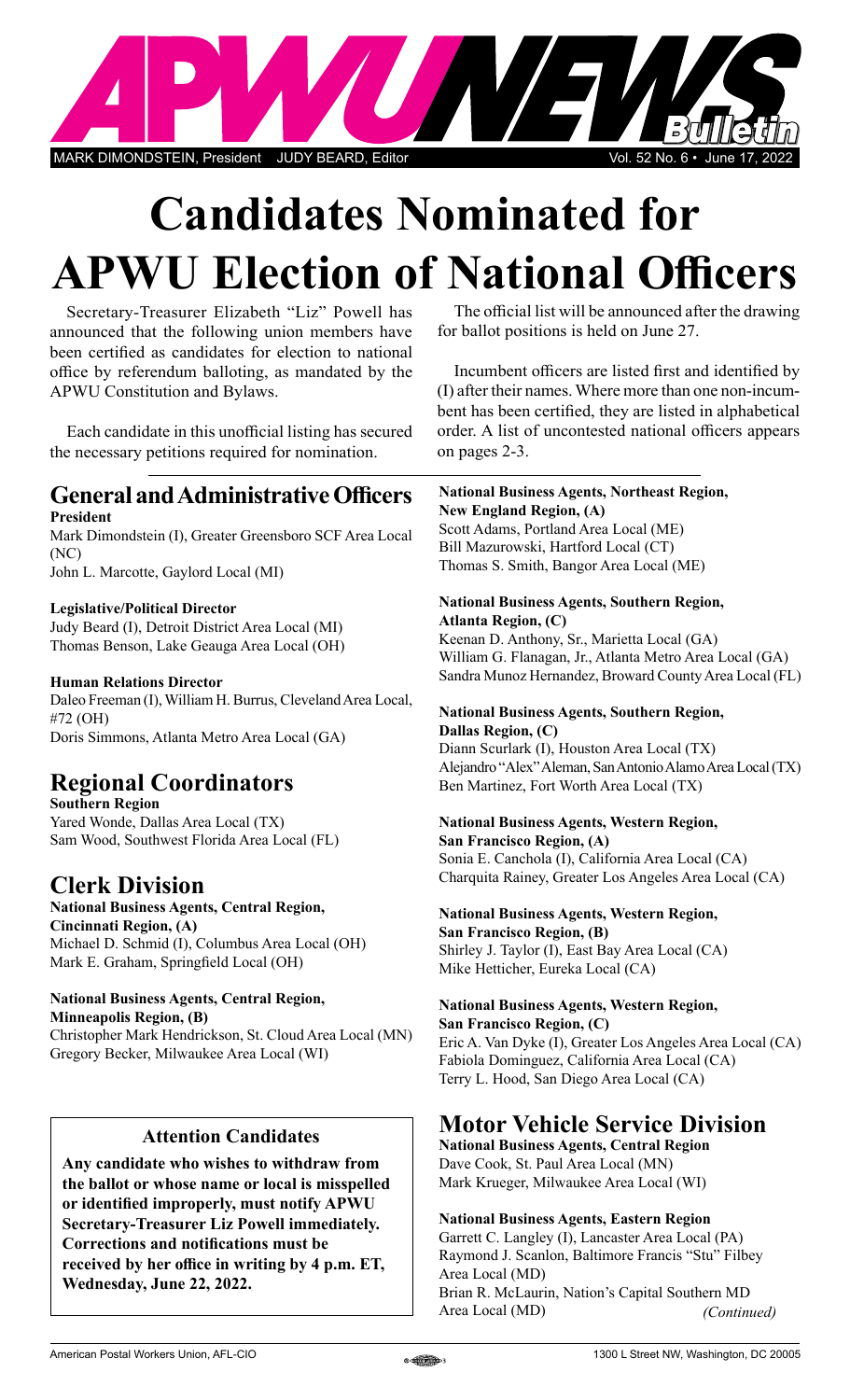

#### **National Business Agents, Northeast Region**

Michael Cinelli, Greater Hicksville Mid-Island Area Local (NY) Stephen D. Mohan, Greater Hicksville Mid-Island Area Local (NY)

Rick White, Boston Metro Area Local (MA)

# **Support Services Division**

**Director**

Arrion Brown, Nation's Capital Southern MD Area Local (MD)

Robin "Robbie" Robertson, St. Louis Gateway District Area Local (MO)

Aaron T. Young, Twin Cities PDC Local (MN)

# **Retirees Department**

**Director** Nancy E. Olumekor (I), Nation's Capital Southern MD Area Local (MD) Robert L. Jeffrey, Jr., Oakland Local (CA)

## **Retiree National Convention Delegates**

**Southern Region** Patricia A. McGriff (I), Northeast Florida Retiree Chapter (FL) Kim H. Guy, Greater Smokey Mountain Area Local (TN)

# **Uncontested National Officers**

### **General and Administrative Officers**

**Executive Vice President**  Debby Szeredy (I), Mid-Hudson New York Area Local (NY) **Secretary-Treasurer** Elizabeth "Liz" Powell (I), Western Nassau New York Area Local (NY) **Industrial Relations Director** Charles "Charlie" Cash (I), Buffalo Local (NY) **Organization Director** Anna Smith (I), Portland Oregon Area Local (OR) **Research and Education Director** Joyce B. Robinson (I), Richmond Area Local (VA) **Health Plan Director** Sarah Jane Rodriguez (I), Phoenix Metro Area Local (AZ)

#### **Regional Coordinators**

**Central Region** Sharyn M. Stone (I), Indianapolis Area Local (IN) **Eastern Region**  AJ Jones (I), Eastern Montgomery County PA Area Local (PA) **Northeast Region** Tiffany Foster (I), New York Metro Area Postal Union (NY) **Western Region** Omar M. Gonzalez (I), Greater Los Angeles Area Local (CA)

**Clerk Division Director** Lamont A. Brooks (I), The Northern Virginia Area Local (VA) **Assistant Director (A)** Sam Lisenbe (I), Fort Worth Area Local (TX) **Assistant Director, (B)** Lynn Pallas-Barber (I), 498-499 Area Local (MI)

**National Business Agents, Central Region Chicago Region, (A)** Linda Turney (I), Schaumburg Local (IL) **Chicago Region, (B)** Devendra Rathore "D" (I), Fox Valley Local (IL) **Chicago Region, (C)** James Stevenson (I), Detroit District Area Local (MI) **Cincinnati Region, (B)** Michael W. Funk, Jr. (I), Greater Cincinnati Ohio Area Local (OH) **Minneapolis Region, (A)** Todd M. Elkerton (I), Saint Paul Area Local (MN) **St. Louis Region, (A)** Robert D. Kessler (I), Greater Kansas City Metro Area Local (MO) **St. Louis Region, (B)** Daniel F. Skemp (I), Rapid Area Local (IA) **Wichita Region, (A)** Ashley D. Cargill (I), Norman Local (OK)

# **National Business Agents, Eastern Region**

**Philadelphia Region, (A)** Robert Romanowski (I), New Jersey Shore Area Local (NJ) **Philadelphia Region, (B)** John Louis Jackson, Jr. (I), Philadelphia BMC Local (PA) **Philadelphia Region, (C)** Vincent A. Tarducci (I), Philadelphia BMC Local (PA) **Washington DC Region, (A)** Rachel A. Walthall (I), Baltimore Francis "Stu" Filbey Area Local (MD) **Washington DC Region, (B)** Pamela R. Richardson (I), Lynchburg Area Local (VA)

**National Business Agents, Northeast Region New England Region, (B)** Scott M. Hoffman, Boston Metro Area Local (MA) **New England Region, (C)** Thomas "Tom" O'Brien (I), South Shore Area Local (MA) **New York Region, (A)** Peter "Pete" Coradi (I), Brooklyn Local (NY) **New York Region, (B)** Elizabeth "Liz" Swigert (I), Queens Area Local (NY) **New York Region, (C)** Bernard "Bernie" C. Timmerman (I), Central New York Area Local (NY)

**National Business Agents, Southern Region Atlanta Region, (A)** James "Jim" DeMauro (I), Tampa Area Local (FL) **Atlanta Region, (B)** Doris Orr-Richardson, Northeast Florida Area Local (FL) **Dallas Region, (A)** Jack Crawford (I), Houston Area Local (TX) **Dallas Region, (B)** Charles Tillman (I), Dallas Area Local (TX) **Memphis Region, (A)** Joe H. Jolley, Jr. (I), Nashville Area Local (TN) **Memphis Region, (B)** Pamela Smith (I), Birmingham Area Local (AL)